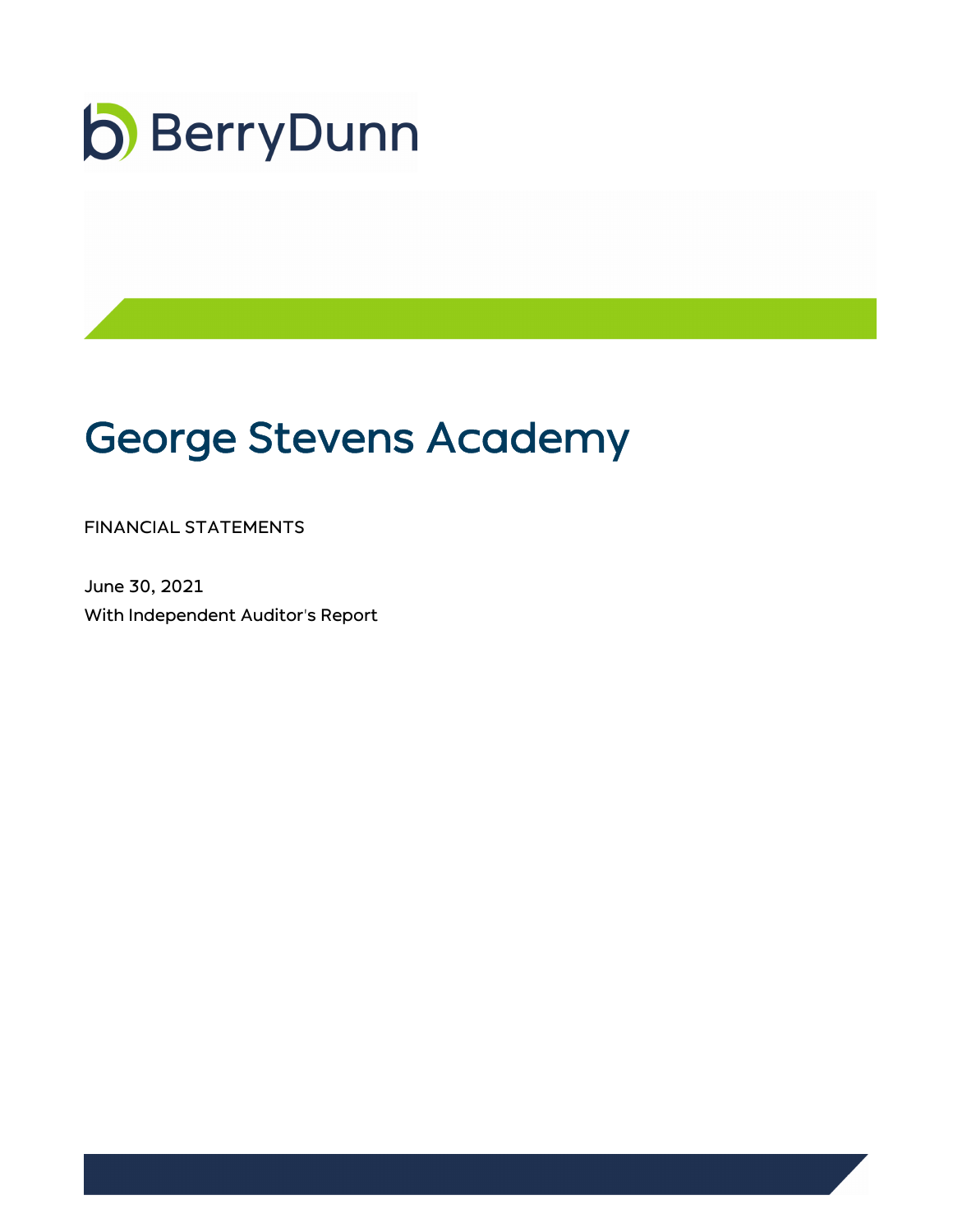

#### **INDEPENDENT AUDITOR'S REPORT**

Board of Trustees George Stevens Academy

We have audited the accompanying financial statements of George Stevens Academy, which comprise the statement of financial position as of June 30, 2021, and the related statements of activities, functional expenses and cash flows for the year then ended, and the related notes to the financial statements.

#### *Management's Responsibility for the Financial Statements*

Management is responsible for the preparation and fair presentation of these financial statements in accordance with U.S. generally accepted accounting principles; this includes the design, implementation, and maintenance of internal control relevant to the preparation and fair presentation of financial statements that are free from material misstatement, whether due to fraud or error.

#### *Auditor's Responsibility*

Our responsibility is to express an opinion on these financial statements based on our audit. We conducted our audit in accordance with U.S. generally accepted auditing standards. Those standards require that we plan and perform the audit to obtain reasonable assurance about whether the financial statements are free from material misstatement.

An audit involves performing procedures to obtain audit evidence about the amounts and disclosures in the financial statements. The procedures selected depend on the auditor's judgment, including the assessment of the risks of material misstatement of the financial statements, whether due to fraud or error. In making those risk assessments, the auditor considers internal control relevant to the entity's preparation and fair presentation of the financial statements in order to design audit procedures that are appropriate in the circumstances, but not for the purpose of expressing an opinion on the effectiveness of the entity's internal control. Accordingly, we express no such opinion. An audit also includes evaluating the appropriateness of accounting policies used and the reasonableness of significant accounting estimates made by management, as well as evaluating the overall presentation of the financial statements.

We believe that the audit evidence we have obtained is sufficient and appropriate to provide a basis for our audit opinion.

# *Opinion*

In our opinion, the financial statements referred to above present fairly, in all material respects, the financial position of George Stevens Academy as of June 30, 2021, and the changes in its net assets and its cash flows for the year then ended in accordance with U.S. generally accepted accounting principles.

Berry Dunn McNeil & Parker, LLC

Portland, Maine November 12, 2021Maine · New Hampshire · Massachusetts · Connecticut · West Virginia · Arizona

berrydunn.com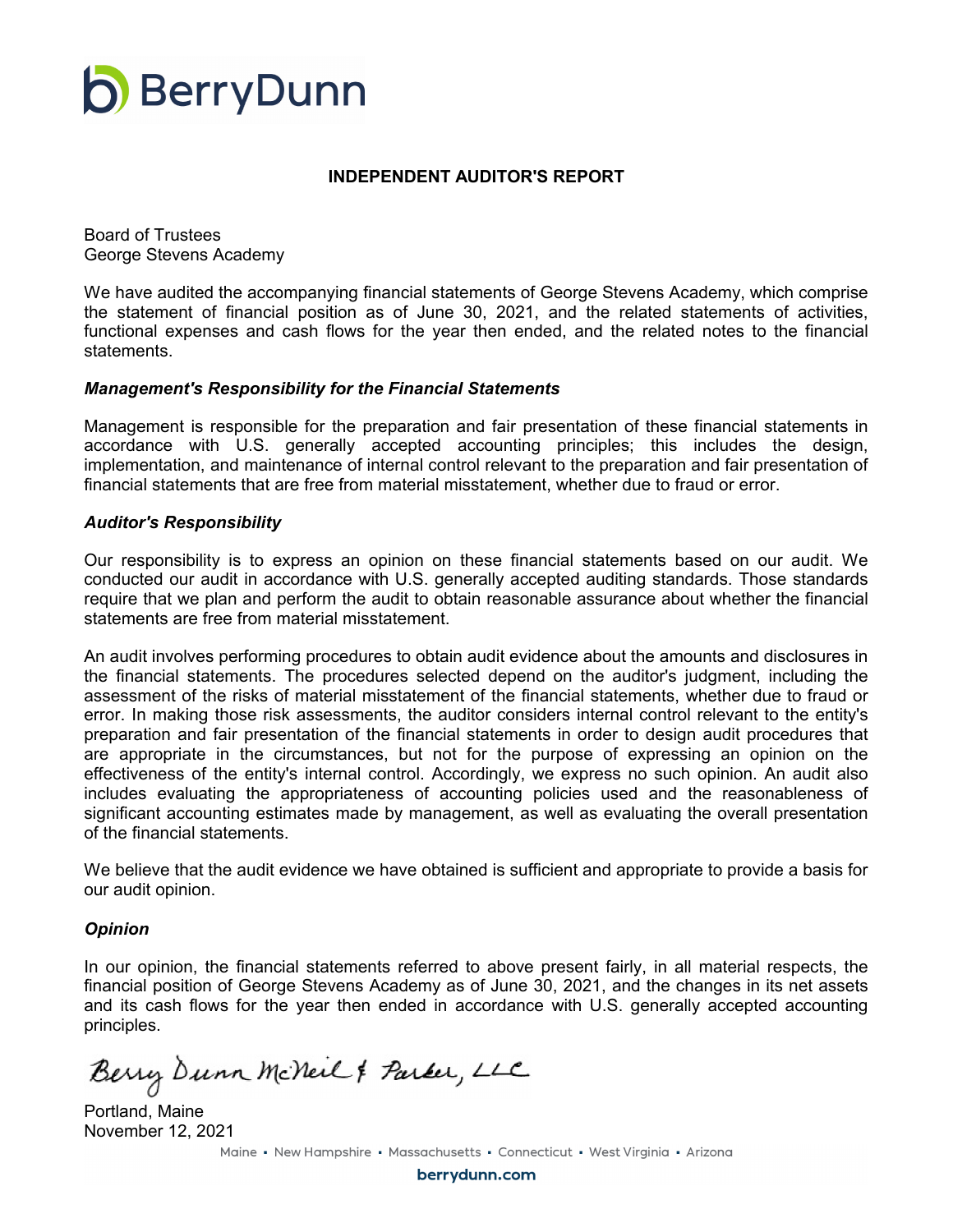# **Statement of Financial Position**

# **June 30, 2021**

# **ASSETS**

| <b>Current assets</b><br>Cash and cash equivalents<br>Cash restricted for scholarships<br>Accounts receivable, net of \$10,800 allowance for doubtful accounts<br>Pledges receivable<br>Funds held for students<br>Prepaid expenses                                              | \$<br>1,200,034<br>200,706<br>20,995<br>78,000<br>50,544<br>114,226          |
|----------------------------------------------------------------------------------------------------------------------------------------------------------------------------------------------------------------------------------------------------------------------------------|------------------------------------------------------------------------------|
| <b>Total current assets</b>                                                                                                                                                                                                                                                      | 1,664,505                                                                    |
| Property and equipment, net of accumulated depreciation                                                                                                                                                                                                                          | 6,075,704                                                                    |
| Investments held for long-term purposes                                                                                                                                                                                                                                          | 8,407,934                                                                    |
| <b>Total assets</b>                                                                                                                                                                                                                                                              | \$<br>16,148,143                                                             |
| <b>LIABILITIES AND NET ASSETS</b>                                                                                                                                                                                                                                                |                                                                              |
| <b>Current liabilities</b><br>Current portion of long-term debt<br>Accounts payable and accrued expenses<br>Accrued salaries and benefits<br>Current portion of scholarships payable<br>Other accrued liabilities<br>Funds held for students<br><b>Total current liabilities</b> | \$<br>36,605<br>57,461<br>328,259<br>108,608<br>157,472<br>50,544<br>738,949 |
| Long-term liabilities<br>Scholarships payable<br>Long-term debt, excluding current portion<br>Total long-term liabilities<br><b>Total liabilities</b>                                                                                                                            | 150,643<br>520,164<br>670,807<br>1,409,756                                   |
| Net assets<br>Without donor restrictions<br>With donor restrictions                                                                                                                                                                                                              | 2,757,590<br><u>11,980,797</u>                                               |
| Total net assets                                                                                                                                                                                                                                                                 | <u>14,738,387</u>                                                            |
| Total liabilities and net assets                                                                                                                                                                                                                                                 | 16,148,143                                                                   |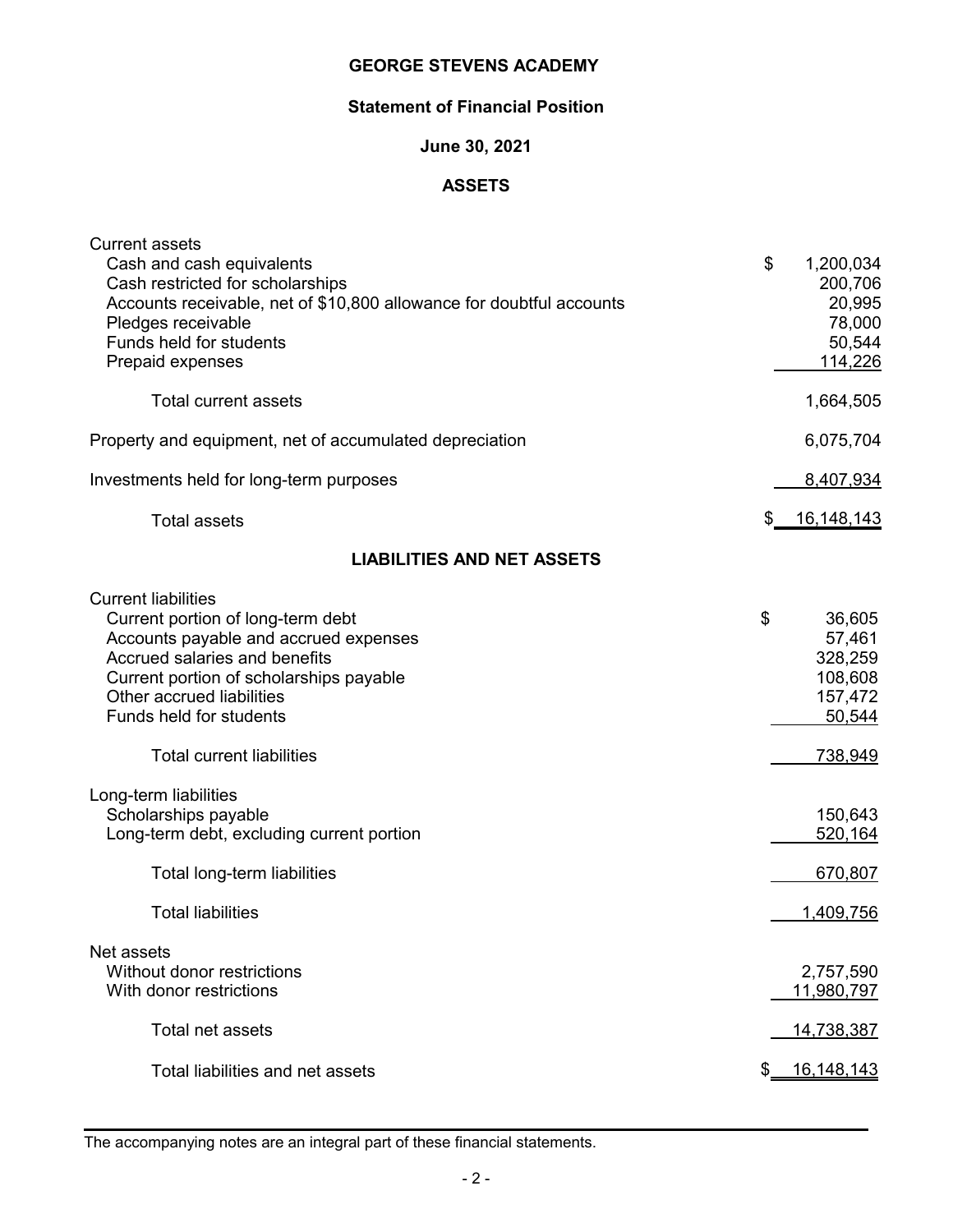# **Statement of Activities**

# **Year Ended June 30, 2021**

|                                                                                                                                                                                                            | <b>Without Donor</b><br><b>Restrictions</b>                 | <b>With Donor</b><br><b>Restrictions</b>        | <b>Totals</b>                                         |
|------------------------------------------------------------------------------------------------------------------------------------------------------------------------------------------------------------|-------------------------------------------------------------|-------------------------------------------------|-------------------------------------------------------|
| Operating revenues and other support<br>Tuition and fees<br>Food service<br>Other program revenue                                                                                                          | \$<br>4,026,664<br>22,697<br>55,113                         | \$                                              | \$<br>4,026,664<br>22,697<br>55,113                   |
| <b>Total earned revenues</b>                                                                                                                                                                               | 4,104,474                                                   |                                                 | 4,104,474                                             |
| Government grants<br>Operating gifts and pledges<br>Appropriation from endowed funds<br>Net assets released from restrictions<br>Total operating revenues and other support                                | 353,839<br>321,237<br>30,125<br>201,718<br><u>5,011,393</u> | 187,350<br>(30, 125)<br>(201, 718)<br>(44, 493) | 353,839<br>508,587<br><u>4,966,900</u>                |
|                                                                                                                                                                                                            |                                                             |                                                 |                                                       |
| <b>Expenses</b><br><b>Educational programs</b><br>Residential program<br>Auxiliary<br>Management and general<br>Advancement                                                                                | 4,635,332<br>303,535<br>152,692<br>643,536<br>224,414       |                                                 | 4,635,332<br>303,535<br>152,692<br>643,536<br>224,414 |
| <b>Total expenses</b>                                                                                                                                                                                      | 5,959,509                                                   |                                                 | 5,959,509                                             |
| Change in net assets from operating activities                                                                                                                                                             | (948, 116)                                                  | (44, 493)                                       | (992, 609)                                            |
| Nonoperating revenue (losses)<br>Debt forgiveness<br>Investment returns and interest income<br>Nonoperating gifts and pledges<br>Appropriation from endowed funds<br>Net assets released from restrictions | 732,100<br>(690, 597)<br>225,846<br>5,176                   | 2,389,348<br>15,100<br>(225, 846)<br>(5, 176)   | 732,100<br>1,698,751<br>15,100                        |
| Total nonoperating revenue                                                                                                                                                                                 | 272,525                                                     | 2,173,426                                       | 2,445,951                                             |
| Change in net assets                                                                                                                                                                                       | (675, 591)                                                  | 2,128,933                                       | 1,453,342                                             |
| Net assets, beginning of year                                                                                                                                                                              | <u>3,433,181</u>                                            | 9,851,864                                       | 13,285,045                                            |
| Net assets, end of year                                                                                                                                                                                    | 2,757,590                                                   | \$ 11,980,797                                   | \$ 14,738,387                                         |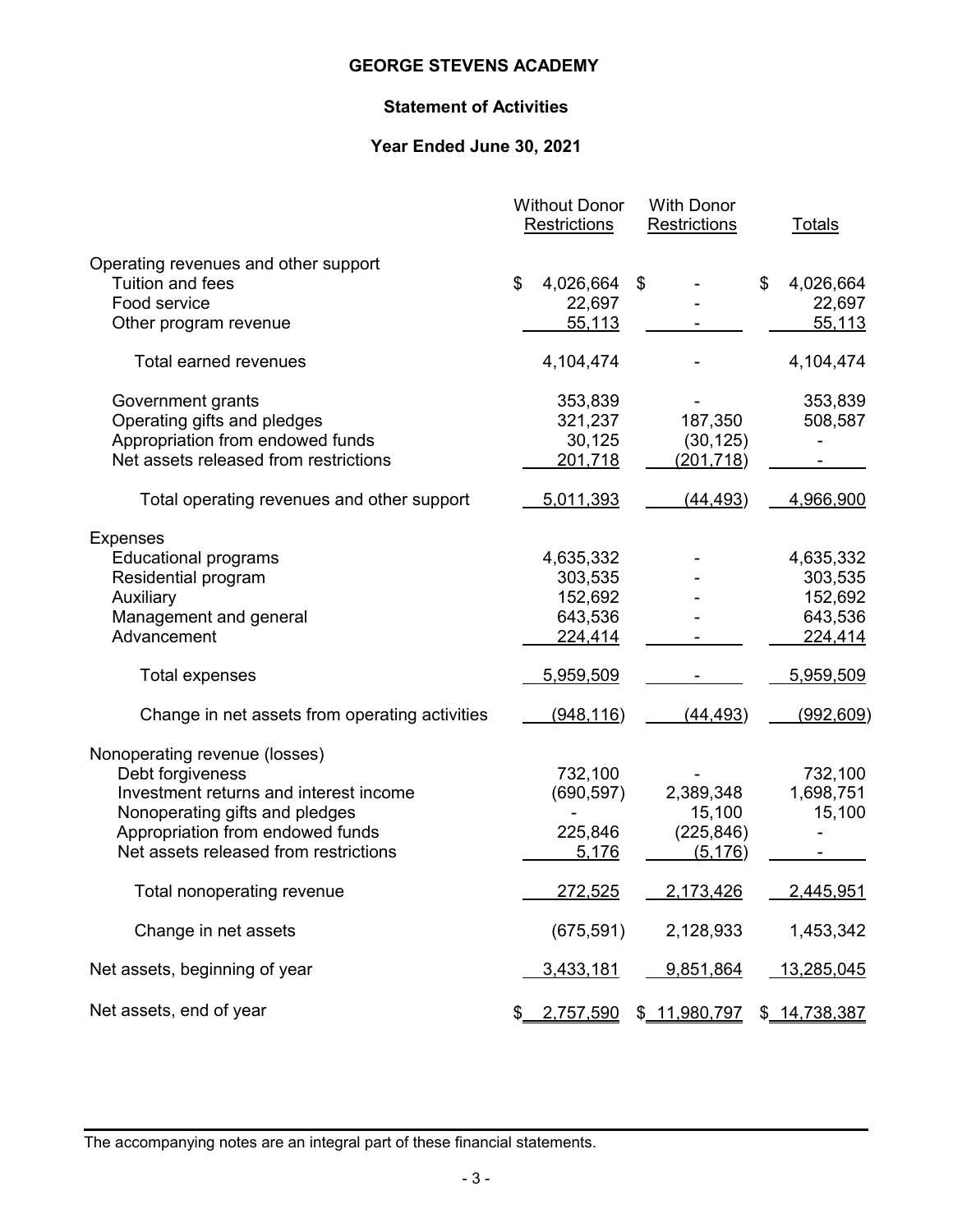# **Statement of Functional Expenses**

# **Year Ended June 30, 2021**

|                            | Educational | Residential   |                  | Management    |                      |              |
|----------------------------|-------------|---------------|------------------|---------------|----------------------|--------------|
|                            | Programs    | Program       | <b>Auxiliary</b> | and General   | <b>Advancement</b>   | <b>Total</b> |
| Payroll                    | \$2,644,040 | 119,067<br>\$ | \$82,009         | \$<br>401,065 | \$<br>110,525        | \$3,356,706  |
| Employee benefits          | 522,680     | 23,537        | 16,212           | 79,283        | 21,849               | 663,561      |
| <b>Miscellaneous</b>       | 98,613      | 15,085        | 336              | 102,134       | 10,120               | 226,288      |
| Computer and               |             |               |                  |               |                      |              |
| equipment expense          | 206,302     |               |                  |               | 18,981               | 225,283      |
| Materials and supplies     | 171,937     | 7,231         | 238              | 3,097         | 4,089                | 186,592      |
| Occupancy                  | 156,361     | 20,486        | 331              | 2,223         | 174                  | 179,575      |
| Covid expenses             | 159,542     | 145           |                  | 7,050         | 1,939                | 168,676      |
| Professional fees          | 114,305     |               |                  | 21,017        | 28,906               | 164,228      |
| Depreciation               | 75,146      | 58,556        | 397              | 9,618         |                      | 143,717      |
| Scholarships awarded       | 125,350     |               |                  |               |                      | 125,350      |
| Payroll taxes              | 81,187      | 3,656         | 2,518            | 12,315        | 3,394                | 103,070      |
| Repairs and                |             |               |                  |               |                      |              |
| maintenance                | 90,078      | 9,007         | 708              | 1,592         |                      | 101,385      |
| Insurance                  | 63,836      | 6,338         |                  |               |                      | 70,174       |
| Food purchases             | 1,420       |               | 49,943           |               |                      | 51,363       |
| Travel                     | 45,708      | 5,278         |                  | 37            |                      | 51,023       |
| Printing and publications  | 14,994      |               |                  |               | 21,904               | 36,898       |
| <b>Residential student</b> |             |               |                  |               |                      |              |
| program                    | 16,748      | 19,211        |                  |               |                      | 35,959       |
| Professional dues          | 24,065      | 619           |                  |               | 63                   | 24,747       |
| Interest                   | 8,474       | 14,115        |                  |               |                      | 22,589       |
| Advertising                | 9,619       |               |                  | 4,105         | 2,470                | 16,194       |
| Program supplies           | 4,927       | 1,204         |                  |               |                      | 6,131        |
|                            | \$4,635,332 | \$ 303,535    | \$152,692        | 643,536       | \$<br><u>224,414</u> | \$5,959,509  |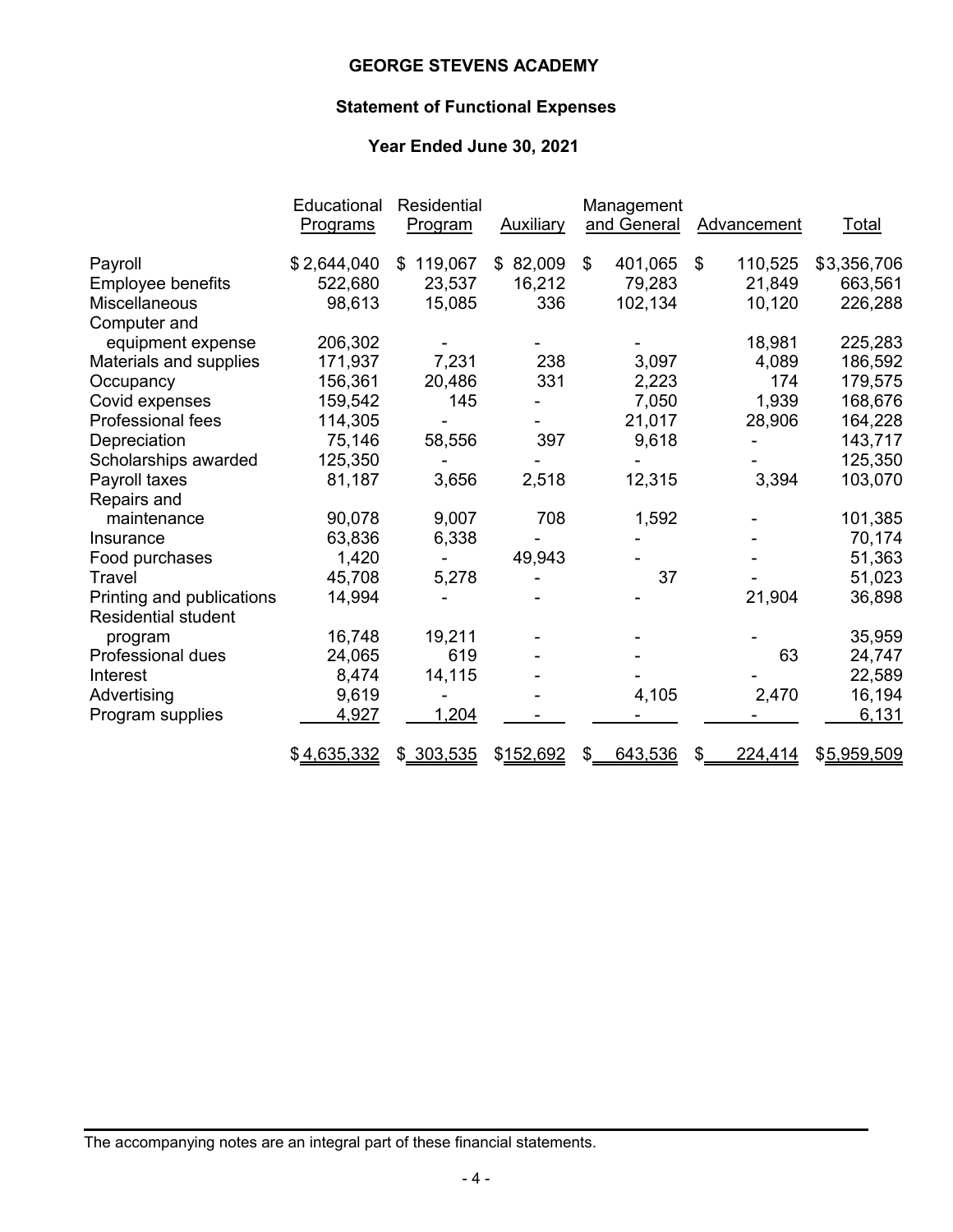# **Statement of Cash Flows**

# **Year Ended June 30, 2021**

| Cash flows from operating activities                                                                 |                  |
|------------------------------------------------------------------------------------------------------|------------------|
| Change in net assets                                                                                 | \$<br>1,453,342  |
| Adjustments to reconcile change in net assets to net cash used                                       |                  |
| by operating activities                                                                              |                  |
| Depreciation                                                                                         | 143,717          |
| <b>Bad debts</b>                                                                                     | 34,331           |
| Net unrealized and realized gains on investments                                                     | (1,588,008)      |
| Contributions received for long-term purposes                                                        | (15, 100)        |
| PPP debt forgiveness income                                                                          | (732, 100)       |
| Changes in operating assets and liabilities                                                          |                  |
| Increase in accounts receivable                                                                      | (33, 170)        |
| Increase in pledges receivable                                                                       | (78,000)         |
| Increase in prepaid expenses                                                                         | (80, 329)        |
| Increase in accounts payable and accrued expenses                                                    | 40,399           |
| Increase in accrued salaries and benefits                                                            | 3,052            |
| Increase in scholarships payable                                                                     | 1,012            |
| Increase in other accrued liabilities<br>Decrease in deferred revenue                                | 48,834           |
|                                                                                                      | (52, 569)        |
| Net cash used by operating activities                                                                | (854, 589)       |
| Cash flows from investing activities                                                                 |                  |
| Purchases of property and equipment                                                                  | (60, 417)        |
| Proceeds from sale of investments                                                                    | 2,677,102        |
| Purchase of investments                                                                              | (2,771,148)      |
| Net cash used by investing activities                                                                | (154, 463)       |
| Cash flow from financing activities                                                                  |                  |
| Principal payments on long-term debt                                                                 | (41, 563)        |
| Contributions received for long-term purposes                                                        | <u>15,100</u>    |
| Net cash used by financing activities                                                                | (26, 463)        |
| Net decrease in cash, cash equivalents and restricted cash                                           | (1,035,515)      |
| Cash, cash equivalents and restricted cash, beginning of year                                        | <u>2,436,255</u> |
| Cash, cash equivalents and restricted cash, end of year                                              | \$<br>1,400,740  |
|                                                                                                      |                  |
| Composition of cash, cash equivalents and restricted cash, end of year:<br>Cash and cash equivalents | \$<br>1,200,034  |
| Cash restricted for scholarships                                                                     | <u>200,706</u>   |
|                                                                                                      |                  |
|                                                                                                      | \$<br>1,400,740  |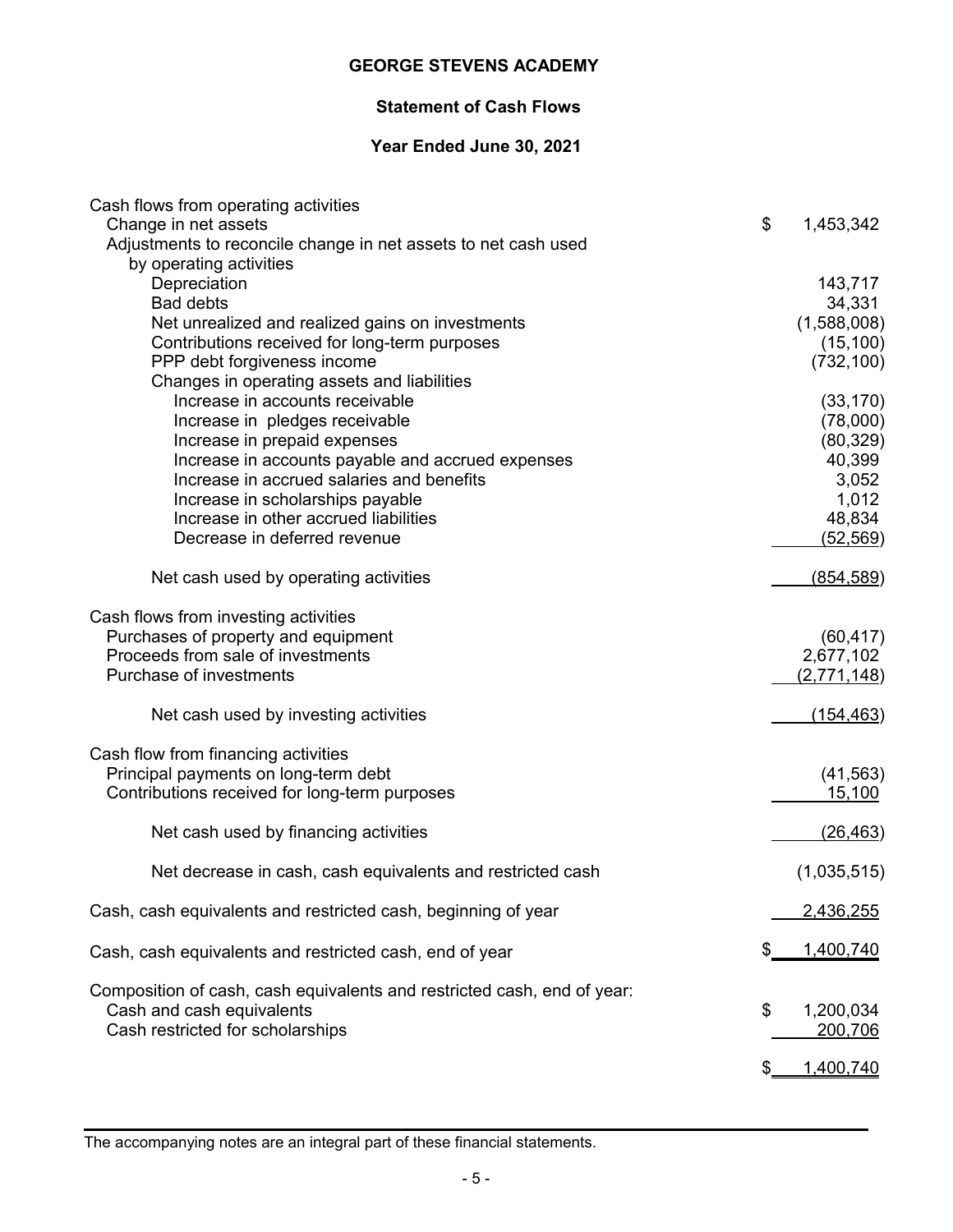# **Notes to Financial Statements**

# **June 30, 2021**

# **Background Information**

George Stevens Academy (the Academy) is a non-profit corporation organized in the State of Maine. The Academy was formed to provide secondary education to students in the Blue Hill peninsula area. It is a private school funded primarily by tuition fees and donations.

# **1. Summary of Significant Accounting Policies**

# **Basis of Presentation**

The financial statements of the Academy have been prepared in accordance with U.S. generally accepted accounting principles (U.S. GAAP), which require the Academy to report information regarding its financial position and activities according to the following net asset classifications.

Net assets without donor restrictions - Net assets that are not subject to donor-imposed stipulations and may be expended for any purpose in performing the primary objectives of the Academy. The net assets may be used at the discretion of the Academy's management and the Board of Trustees (the Board).

Net assets with donor restrictions - Net assets subject to stipulations imposed by donors and grantors. Some donor restrictions are temporary in nature; those restrictions will be met by actions of the Academy or by the passage of time. Other donor restrictions are perpetual in nature, whereby the donor has stipulated the funds be maintained in perpetuity.

Donor restricted contributions are reported as increases in net assets with donor restrictions. When a restriction expires, net assets are reclassified from net assets with donor restrictions to net assets without donor restrictions in the statement of activities.

# **Recently Adopted Accounting Pronouncements**

On July 1, 2020, the Academy adopted Financial Accounting Standards Board (FASB) Accounting Standards Update (ASU) No. 2014-09 (Topic 606), *Revenue from Contracts with Customers*, and related ASUs, which provide guidance for revenue recognition that superseded the revenue recognition requirements in FASB Accounting Standards Codification Topic 605, *Revenue Recognition*, and most industry-specific guidance. Adoption of this ASU did not have a material impact on the Academy's financial reporting.

# **Use of Estimates**

The preparation of financial statements in conformity with U.S. GAAP requires management to make estimates and assumptions that affect the reported amounts of assets and liabilities and disclosure of contingent assets and liabilities at the date of the financial statements and the reported amounts of revenues and expenses during the reporting period. Actual results could differ from those estimates. Significant estimates include estimated fair value of investments, estimated useful lives of property and equipment and allocation of expenses.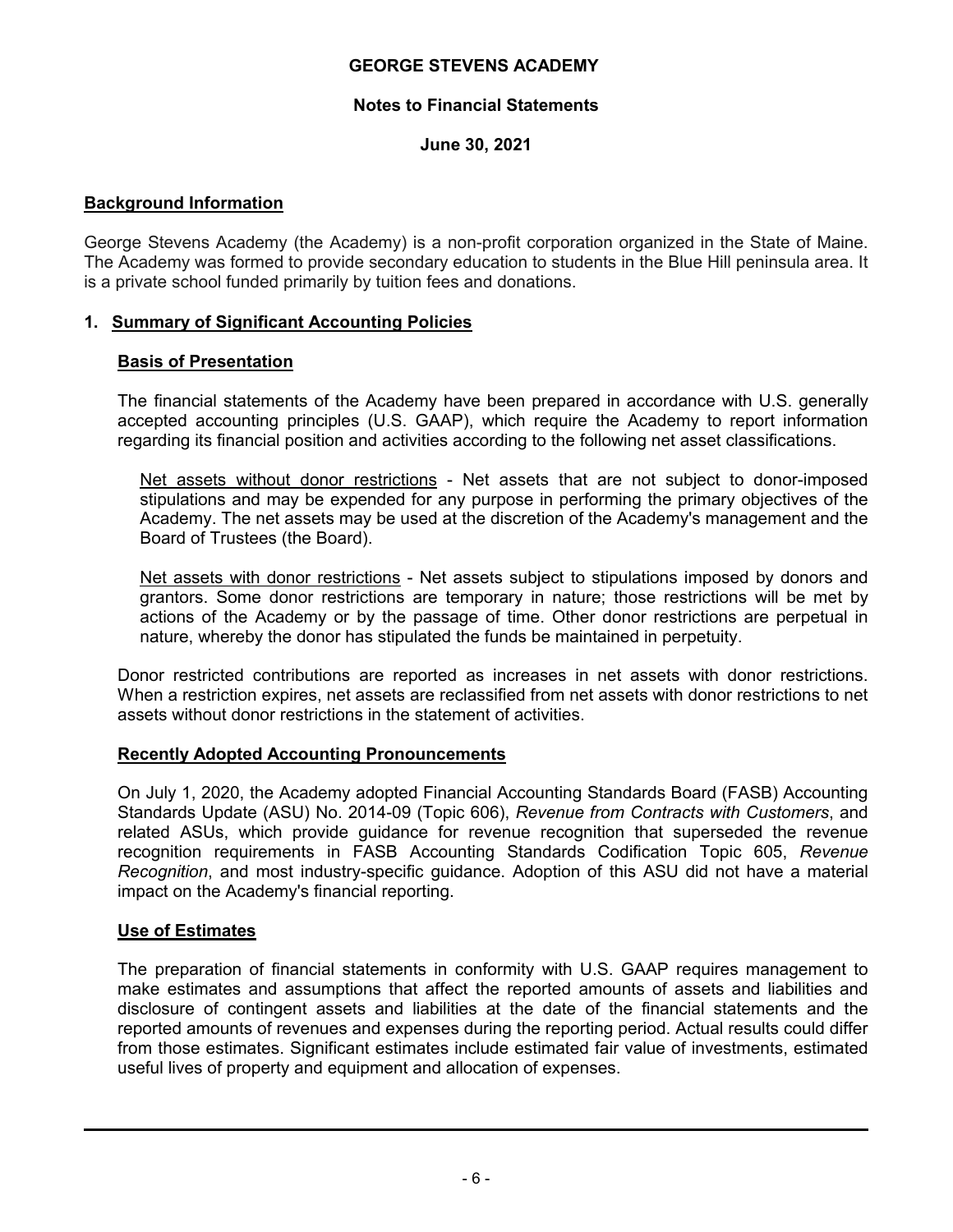#### **Notes to Financial Statements**

# **June 30, 2021**

# **Income Taxes**

The Academy is exempt from income taxes under Section 501(c)(3) of the Internal Revenue Code (Code), whereby only unrelated business income, as defined by Section 512(a)(1) of the Code, is subject to federal income tax.

# **Cash and Cash Equivalents**

The Academy considers all highly-liquid money market accounts and debt instruments with an original maturity date of less than three months to be cash or cash equivalents.

The Academy maintains its cash in bank deposit accounts which, at times, may exceed federally insured limits. It has not experienced any losses in such accounts. Management believes it is not exposed to any significant risk on cash and cash equivalents.

# **Contributions**

Unconditional promises to give cash and other assets are reported at fair value at the date the promise is received, which is then treated as cost. The gifts are reported as net assets with donor restrictions if they are received with donor stipulations that are either time restricted or limit use of the donated assets.

The Academy reports gifts of land, buildings, and equipment as net assets without restrictions unless explicit donor stipulations specify how the donated assets must be used. Gifts of long-lived assets with explicit restrictions that specify how the assets are to be used and gifts of cash or other assets that must be used to acquire long-lived assets are reported as net assets with donor restrictions. Absent explicit donor stipulations about how long those long-lived assets must be maintained, the Academy reports expirations of donor restrictions when the donated or acquired long-lived assets are placed in service.

# **Accounts Receivable**

Accounts receivable are stated at the amount the Academy expects to collect from outstanding balances and consist mainly of amounts due for tuition from individuals and sending municipalities. The Academy provides for probable uncollectible amounts through a charge to expense and a credit to a valuation allowance based on its assessment of the current status of individual accounts. Balances that are still outstanding after the Academy has used reasonable collection efforts are written off through a charge to the valuation allowance and a credit to accounts receivable. Credit is extended without collateral.

#### **Investments**

Investments are carried at fair value. Fair values are based on quoted market prices, if available, or estimated using quoted market prices for similar securities.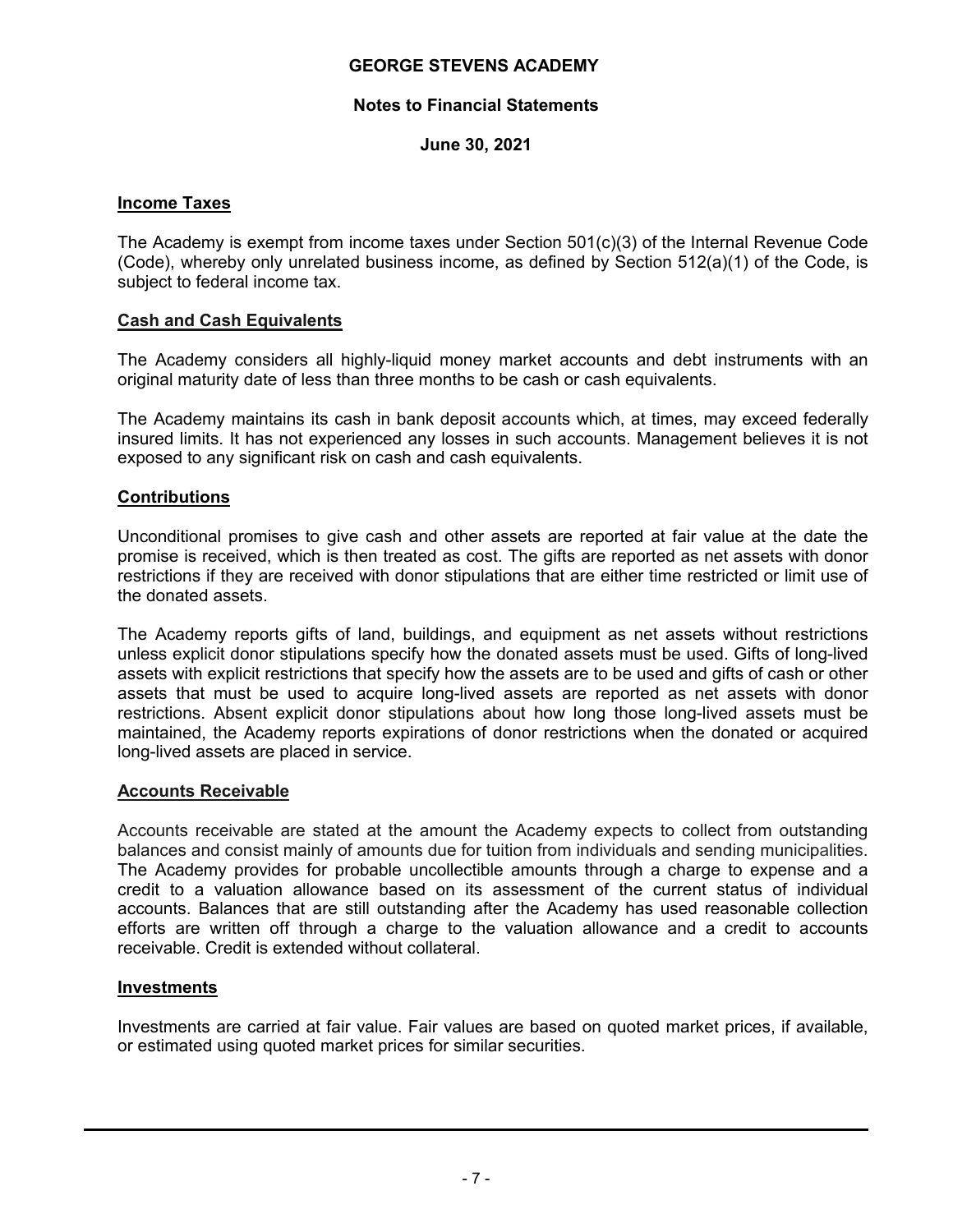#### **Notes to Financial Statements**

**June 30, 2021**

Investment securities are exposed to various risks, such as interest rate, market, and credit risks. Due to the level of risk associated with certain investment securities and the level of uncertainty related to changes in the value of investment securities, it is at least probable that changes in value in the near term would materially affect the amounts reported in the statements of financial position and activities.

Income and realized net gains on investments of endowment and similar funds are reported as increases in net assets with donor restrictions if 1) the term of the gift or the Board's interpretation of relevant state laws requires that they be added to the principal of a perpetual endowment fund, 2) the terms of the gift impose restrictions on the use of the income, or 3) absent donor stipulations, they are related to gifts of perpetual duration for which appropriation has not been made. Otherwise, income and realized gains on investment of endowment and similar funds are reported as increases in net assets without donor restrictions.

# **Property and Equipment**

Acquisitions of buildings, equipment and improvements in excess of \$5,000 and all expenditures for repairs, maintenance, and betterments that materially prolong the useful lives of assets are capitalized. Buildings, equipment, and improvements are stated at cost if purchased or at fair value at the date of receipt if donated. Depreciation is being provided for by use of the straight-line method over the estimated useful lives of the related assets, which range from three to fifty years.

# **Operating Revenues**

Operating revenues consist primarily of tuition and fees, net of financial aid, derived from courses taught by the Academy. A contract is entered into with a student and covers an academic year. Tuition revenue is recognized pro-rata over the applicable period of instruction. Revenue recognition occurs once a student starts attending. Students are billed upon the execution of an enrollment contract. Payments on invoices are typically due within 30 days upon receipt.

The Academy maintains an institutional tuition refund policy, which provides for all or a portion of tuition to be refunded if a student withdraws during stated refund periods. If a student withdraws at a time when only a portion, or none, of the tuition is refundable, then in accordance with its revenue recognition policy, the Academy continues to recognize the tuition that was not refunded pro-rata over the applicable period of instruction. The Academy does not record amounts that may be refunded as revenue.

Student financial aid in the form of scholarships is reflected as a reduction of tuition and fees revenue in the statement of activities.

Tuition deposits and certain other advances billed for the following year, including summer programs, are recorded as a liability until earned, at which time they are reflected in revenue.

The Academy's accounts receivable and deferred revenue on July 1, 2020 was \$22,156 and \$52,569, respectively. The Academy's bad debt for the year ended June 30, 2021 was \$34,331.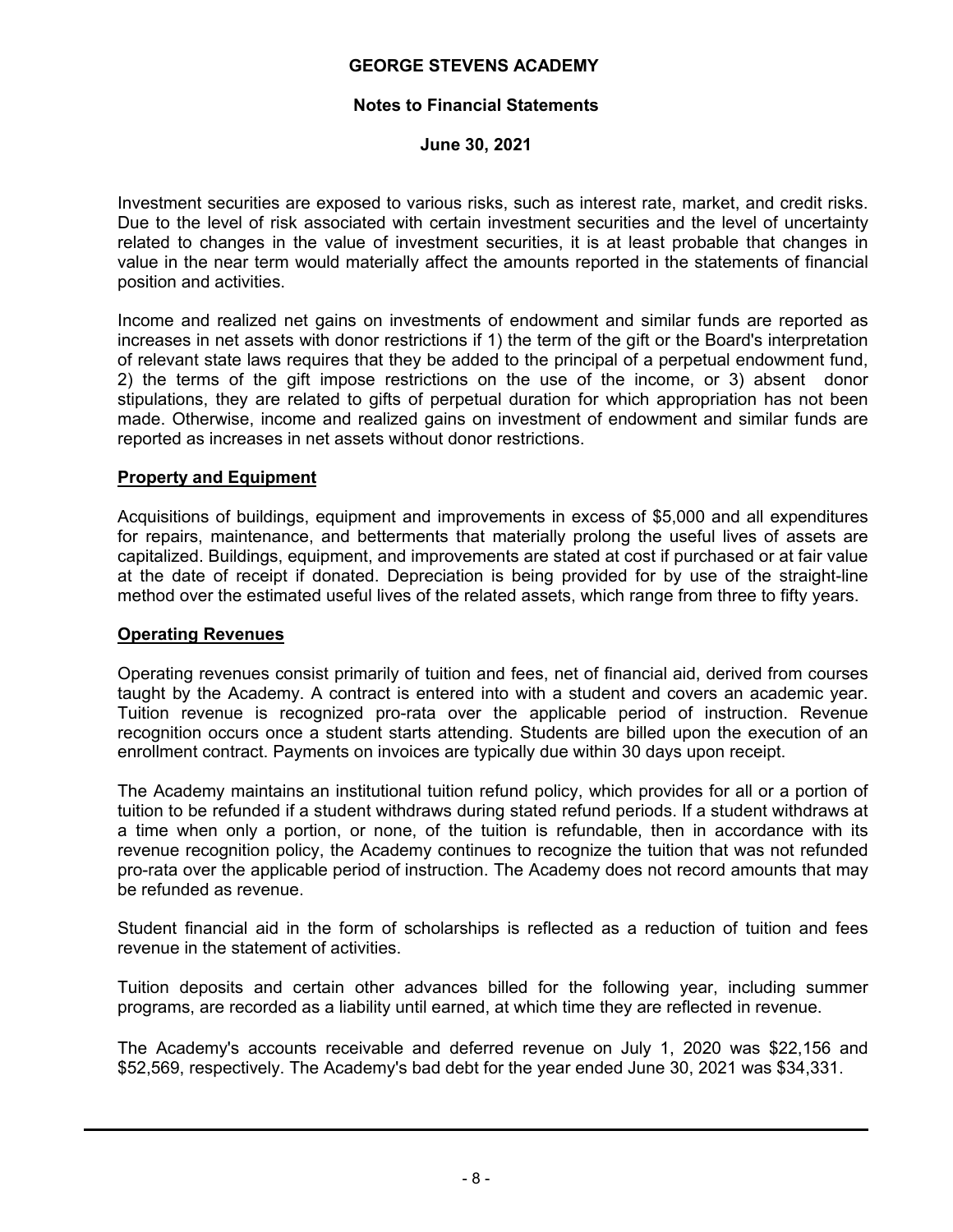#### **Notes to Financial Statements**

**June 30, 2021**

# **Forgivable Debt**

Currently there is no authoritative guidance under U.S. GAAP that addresses accounting and reporting by a nongovernmental entity that receives forgivable debt from a government entity. Accordingly, management elected to recognize forgivable debt received under a government entity's program as debt until debt extinguishment occurs when the Academy is legally released from being the obligor. Upon legal release as obligor, the Academy recognized the forgiven amount as nonoperating revenue in the statement of activities.

#### **Accrued Salaries and Benefits**

Academy salaries are paid based on a contract year of September 1 to August 31. Any compensation to be paid to faculty in July and August is accrued at June 30. Payroll taxes payable and employee deductions payable differ from accrued expenses in that they represent payroll taxes and other deductions accrued and withheld as of the end of the fiscal year, but are not yet paid to the respective agencies.

#### **Sabbatical Benefit**

The Academy provides opportunity for sabbatical for teachers who have been employed for seven consecutive years at the Academy and are approved by a Sabbatical Committee. The sabbatical benefit provides for up to one year of leave at one-half salary and benefits. Employees who are granted a sabbatical are required to return to the Academy for two years. Salary paid on a sabbatical leave will be advanced under a loan agreement. The loan shall be cancelled upon completion of two-years of subsequent employment with the Academy. An employee who does not complete the two-year requirement will repay the loan on a prorated basis. At June 30, 2021, the Academy has no employees on active sabbatical, no employees in the two-year post-sabbatical period, and has not approved any award for the upcoming school year. Accordingly, no accrual in the financial statements has been made.

#### **Scholarships Payable**

Scholarships payable represents amounts the Academy has awarded to students for continuing education that have not yet been paid to the student or college of their choice.

#### **Functional Allocation of Expenses**

The statement of functional expenses presents expenses by functional classification. Interest expense, depreciation of property and equipment and utilities are allocated to the functional classifications that benefited from the use of the proceeds of the debt or use of the assets based on estimates of square footage. Payroll and employee benefits are allocated based on estimates of time and effort.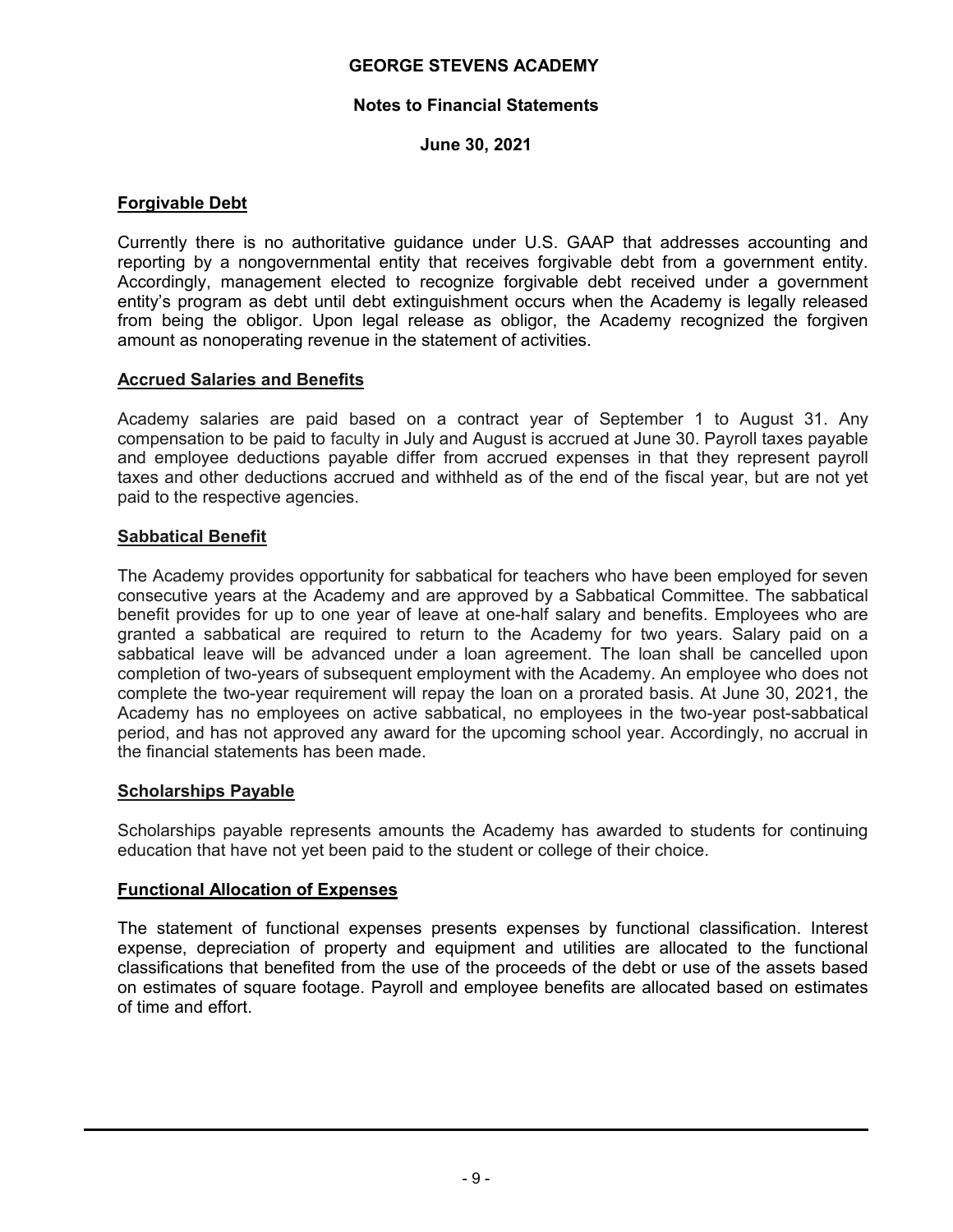#### **Notes to Financial Statements**

#### **June 30, 2021**

#### **Subsequent Events**

For the purposes of the presentation of these financial statements in conformity with U.S. GAAP, management has considered transactions or events occurring through November 12, 2021, which is the date that the financial statements were available to be issued.

# **2. Property and Equipment**

Property and equipment was comprised of the following at June 30, 2021:

| Land                              | 734,218                   |
|-----------------------------------|---------------------------|
| Athletic fields and tennis courts | 491,271                   |
| <b>Building and improvements</b>  | 8,729,978                 |
| Equipment                         | 1,654,643                 |
| Less accumulated depreciation     | 11,610,110<br>(5,534,406) |
| Net property and equipment        | \$6,075,704               |

#### **3. Investment Returns and Interest Income**

Investment returns and interest income is comprised of the following for the year ended June 30,  $2021$ 

| Interest and dividend income | 148.499     |
|------------------------------|-------------|
| Investment fees              | (37,756)    |
| Realized gains               | 384,632     |
| Unrealized gains             | 1,203,376   |
| Net investment income        | \$1,698,751 |

# **4. Endowment**

The Academy's endowment consists of funds established for a variety of purposes and includes donor-restricted endowment funds. As required by U.S. GAAP, net assets associated with endowment funds, including funds designated by the Academy's Board of Trustees ("Board") to function as endowments, are classified and reported based on the existence or absence of donorimplied restrictions.

#### **Relevant Law**

The Academy conducts its activities primarily in Blue Hill, Maine and, accordingly, considers itself bound by the version of the Uniform Prudent Management of Institutional Funds Act (UPMIFA) adopted by the State of Maine's legislature. In accordance with that statute, the Academy has interpreted State law to require all net realized and unrealized gains and losses on funds of perpetual duration to be net assets with donor restrictions until appropriated by the Board.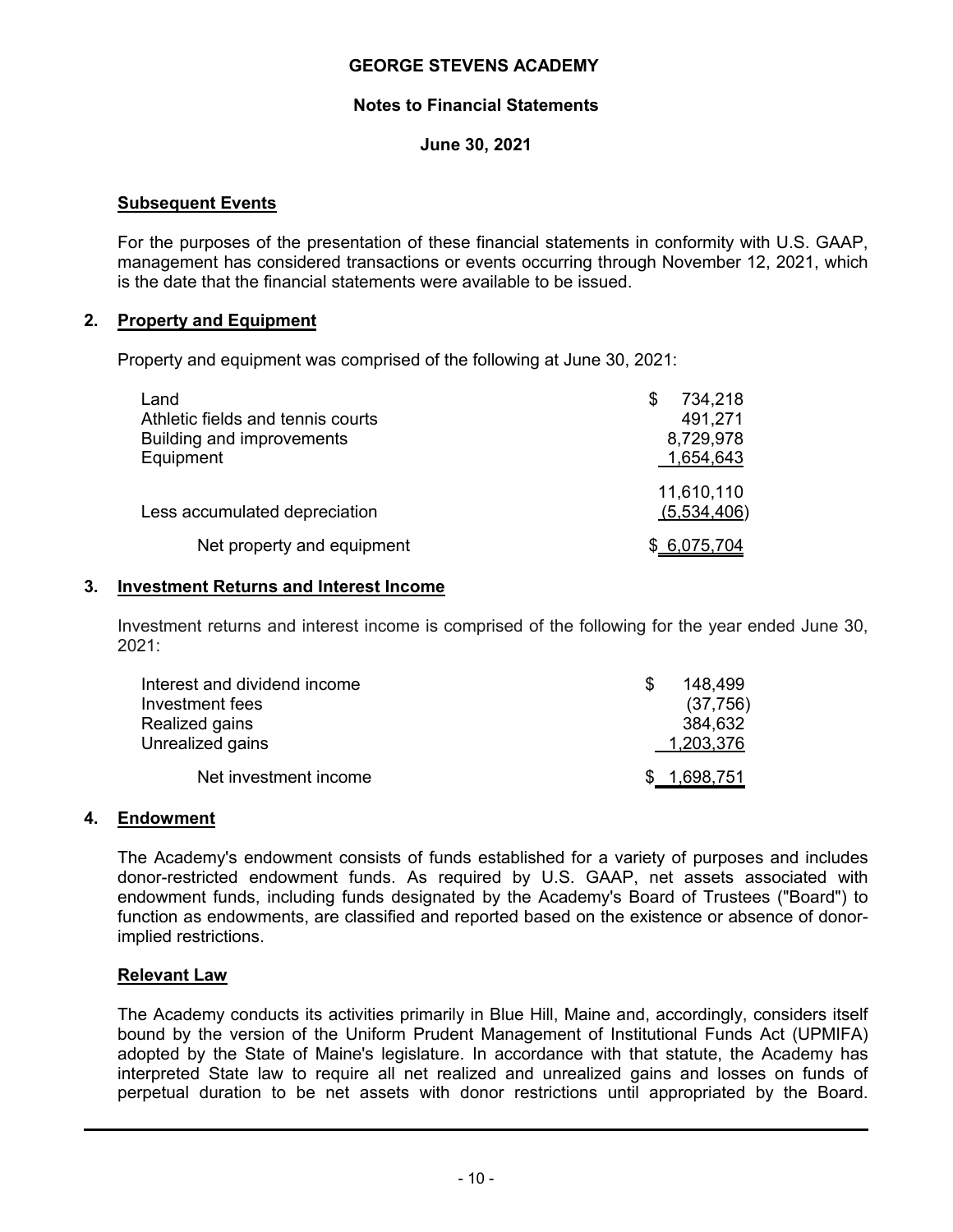# **Notes to Financial Statements**

#### **June 30, 2021**

Accordingly, except for explicit donor stipulations specifying reinvestment of some or all of net appreciation, net appreciation on funds of perpetual duration is reported as increases in net assets with donor restrictions until appropriated by the Board.

#### **Endowment Spending Policy**

The Board of Trustees has approved an annual distribution of up to 5% of the value of the endowment fund, defined as the average of the trailing 12 quarters, to support current operations, to the extent of any unexpended appreciation.

#### **Endowment Investment Policy**

The Academy's endowment funds are invested for growth in principal and income and for protection against inflation, with a goal of achieving a real annual rate of return of 8% or more over a five- to ten-year investment horizon. Broad diversification of issues, instruments and asset classes is employed as the principal strategy for attaining that goal while managing portfolio risk. The Academy's endowment assets are held in a variety of readily determinable, marketable securities including money market instruments, equities, and fixed income obligations.

#### **Funds with Deficiencies**

From time-to-time, the fair value of assets associated with individual donor-restricted endowment funds may fall below the level that the donor intends the Academy to retain as a fund of perpetual duration. Deficiencies between the historic dollar value of a donor-restricted gift and the current investment value are reported as reductions in net assets with donor restrictions. The Academy continues appropriation from these funds. There were no deficiencies of this nature at June 30, 2021.

# **Endowment Net Assets**

The Academy's endowment was comprised of the following at June 30, 2021:

|                                                          | Without<br>Donor<br>Restrictions | Subject to<br>Appropriation | Funds of<br>Perpetual<br>Duration                               | Total        |
|----------------------------------------------------------|----------------------------------|-----------------------------|-----------------------------------------------------------------|--------------|
| Donor-restricted endowment<br>Board-designated endowment | $\blacksquare$<br>511,553        | \$.                         | 4,484,634 \$ 7,102,747 \$11,587,381<br>$\overline{\phantom{a}}$ | 511,553      |
| Total                                                    | 511,553                          | 4,484,634                   | \$ 7,102,747                                                    | \$12,098,934 |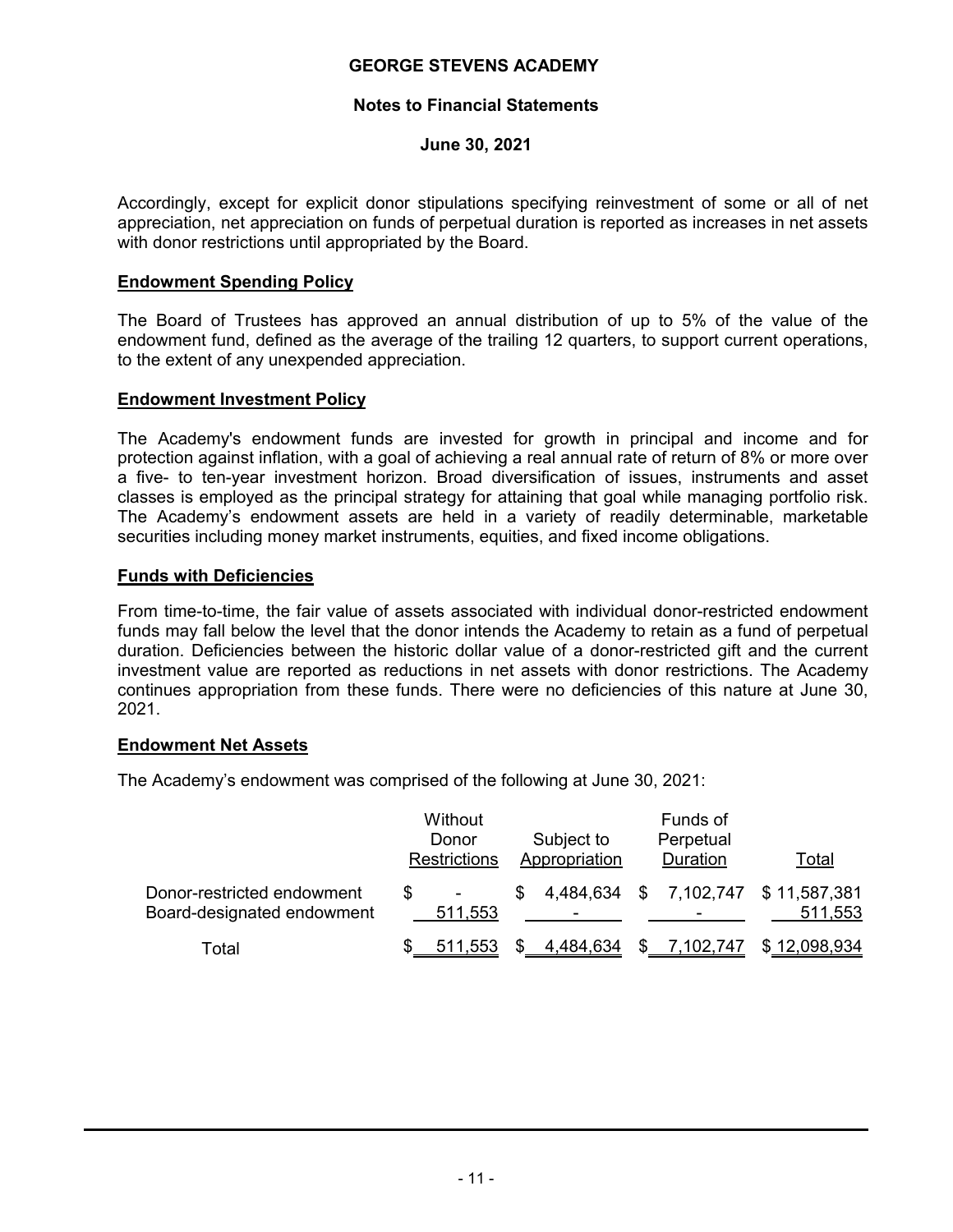#### **Notes to Financial Statements**

#### **June 30, 2021**

The changes in the Academy's endowment for the year ended June 30, 2021 were as follows:

|                                                           |    | Without<br>Donor<br><b>Restrictions</b> | Subject to<br>Appropriation |     | Funds of<br>Perpetual<br>Duration | Total        |
|-----------------------------------------------------------|----|-----------------------------------------|-----------------------------|-----|-----------------------------------|--------------|
| Endowment net assets,<br>beginning of year                | \$ | 978,069                                 | \$<br>2,351,164             | \$  | 7,087,647                         | \$10,416,880 |
| Contributions and returned<br>scholarship awards          |    |                                         | 200                         |     | 15,100                            | 15,300       |
| Investment return, net                                    |    | 263,743                                 | 1,433,136                   |     |                                   | 1,696,879    |
| Investment income, net,<br>allocated to property (Note 4) |    | (956, 105)                              | 956,105                     |     |                                   |              |
| Amounts appropriated for<br>expenditure                   |    | 225,846                                 | (255, 971)                  |     |                                   | (30, 125)    |
| Endowment net assets,<br>end of year                      | S  | 511,553                                 | \$<br>4,484,634             | \$. | 7,102,747                         | \$12,098,934 |

The funds of perpetual duration balances include property purchased and renovated and loans repaid with permanently restricted funds in the amount of \$3,691,000. A portion of the investment return and appropriations have been allocated to this fund. Management is evaluating the options to restore the investments for the amounts withdrawn.

# **5. Debt**

Long-term debt consists of the following as of June 30, 2021:

| Note payable in monthly installments of \$1,256, including interest at 3.90%,<br>maturing April 2025; collateralized by real estate.   | \$<br>53,344 |
|----------------------------------------------------------------------------------------------------------------------------------------|--------------|
| Note payable in monthly installments of \$811, including interest at 4.375%,<br>maturing December 2029; collateralized by real estate. | 68,786       |
| Note payable in monthly installments of \$412, including interest at 0.91%,<br>maturing April 2023; collateralized by a vehicle.       | 6,554        |
| Note payable in monthly installments of \$2,583, including interest at 5.70%<br>maturing June 2040; collateralized by real estate      | 428,085      |
| Total long-term debt                                                                                                                   | 556,769      |
| Less current portion                                                                                                                   | 36,605       |
| Long-term debt, excluding current portion                                                                                              | 520.164      |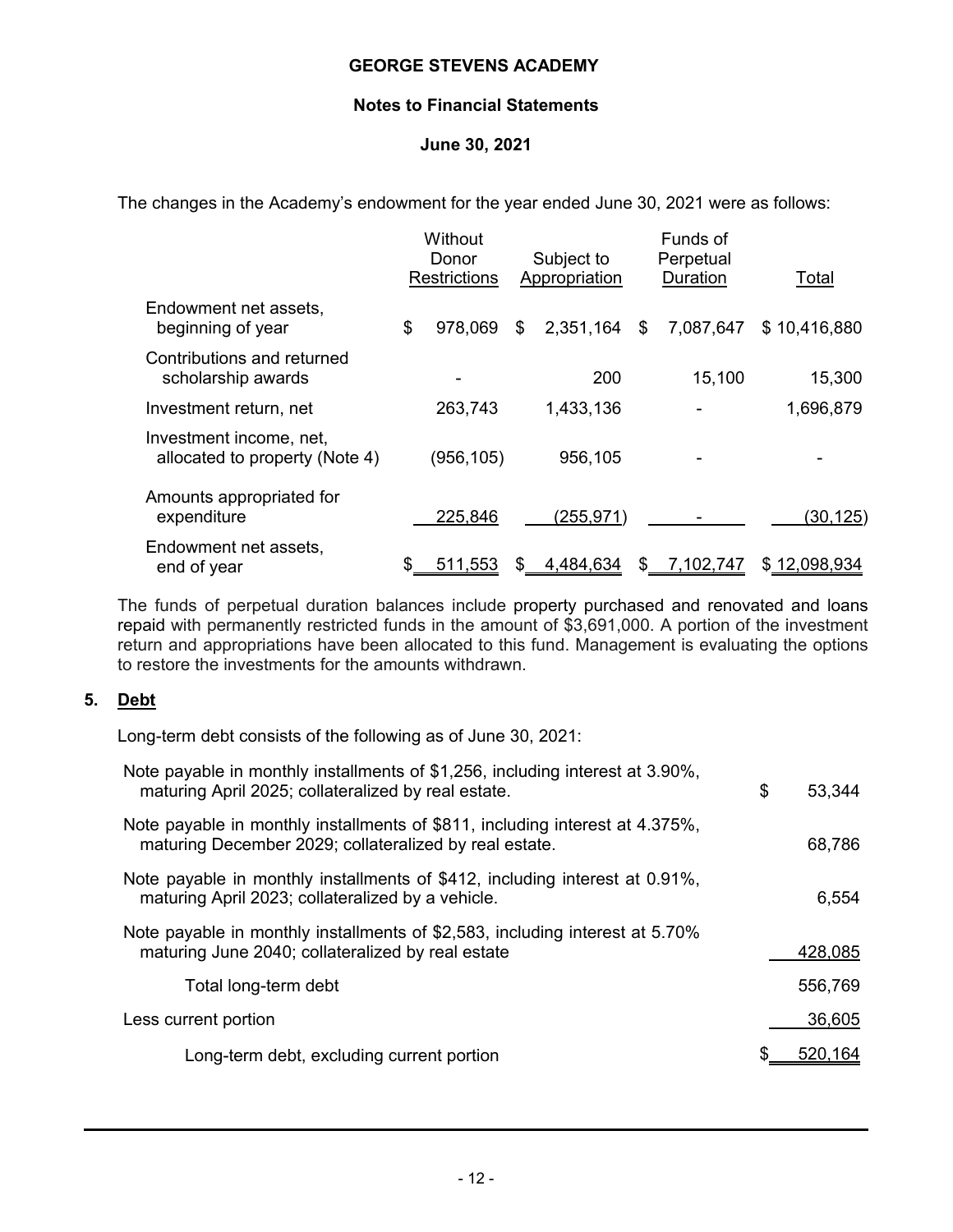# **Notes to Financial Statements**

# **June 30, 2021**

Maturities of long-term debt for the next five years are as follows:

| 2022       | \$<br>36,605 |
|------------|--------------|
| 2023       | 37,627       |
| 2024       | 36,303       |
| 2025       | 35,470       |
| 2026       | 24,497       |
| Thereafter | 386,267      |
|            | 556,769      |

Cash paid for interest approximated interest expense in 2021.

The Academy has an available unsecured line of credit with Bar Harbor Bank & Trust in the amount of \$300,000, with an interest rate of 3.25% at June 30, 2021. No amounts were outstanding at June 30, 2021.

The Academy has an available unsecured line of credit with Camden National Bank in the amount of \$200,000, with an interest rate of 0.75% above the high prime rate as published in the Wall Street Journal (3.25% at June 30, 2021). No amounts were outstanding at June 30, 2021.

# **6. Government Funding**

In reaction to the coronavirus disease (COVID-19) pandemic, the U.S. government has responded with several rounds of relief legislation. Certain legislation called the Coronavirus Aid, Relief, and Economic Security Act (CARES) Act, as amended, and clarified in later legislation, authorized emergency loans to businesses by establishing, and providing funding for, forgivable bridge loans under the Paycheck Protection Program (PPP), among other programs.

# **Debt Forgiveness**

In April 2020, the Academy benefited from the CARES Act by receiving \$732,100 under the PPP. Under the PPP, the Small Business Administration (SBA) will forgive the proceeds received if eligibility and other criteria are met, at which time the Academy will recognize the forgiven amount as income. Once the SBA reviews and approves the forgiveness amount, the SBA will have the right to audit the Academy's compliance with the PPP for a period of up to six years. The Academy received forgiveness of the entire balance of the PPP loan from the SBA and the bank released the Academy from repayment in December 2020. This amount is included in debt forgiveness income on the statement of activities.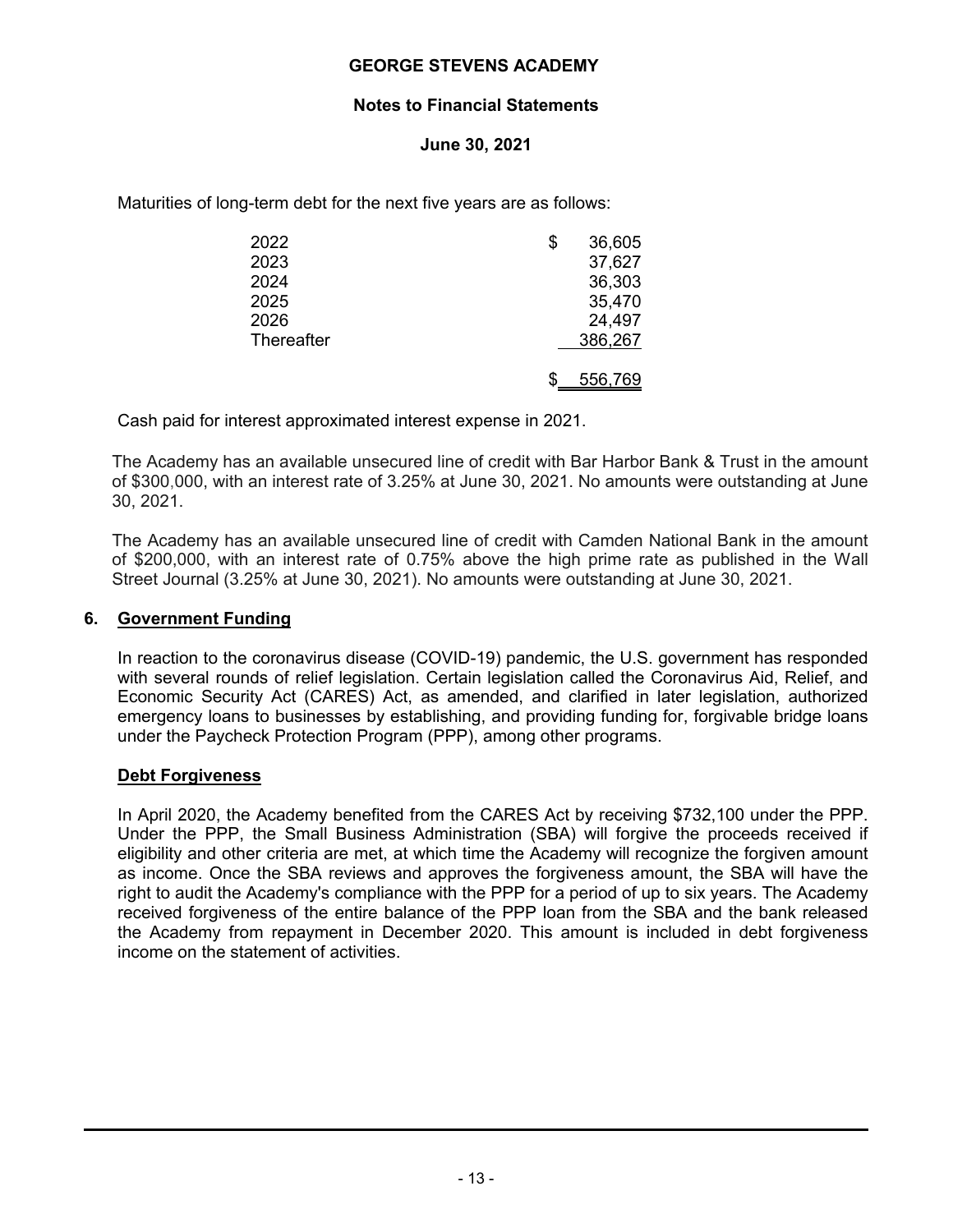#### **Notes to Financial Statements**

**June 30, 2021**

#### **Grant Income**

The Academy also received economic support funds from the Department of Education under the CARES Act totaling \$353,839. The Academy complied with all the terms of the awards and recognized the entire amount as grant income during the year ended June 30, 2021.

#### **7. Retirement Plans**

#### **Defined Benefit Pension Plan**

The Academy's teachers contribute to the Participating Local Districts (PLDs) Consolidated Plan, a cost-sharing multiple-employer defined benefit pension plan administered by the Maine State Retirement System and a board autonomous from the Academy. The PLDs Consolidated Plan provides retirement and disability benefits, annual cost-of-living adjustments, and death benefits to plan members and beneficiaries. Title 5 of the Maine Revised Statutes Annotated assigns the authority to establish and amend benefit provisions to the PLDs Consolidated Plan Board of Trustees.

The contribution requirements of plan members are established and may be amended by the PLDs Consolidated Plan Board of Trustees. Teachers are required to contribute 7.65% of their annual salary to the system. The Academy and the State of Maine contribute the remaining amounts necessary to fund the system using the actuarial basis specified by statute. This amount is a percentage of the Academy's total covered payroll. This percentage is determined by the System on a bi-annual basis based on an actuarial determination using the total estimated covered payroll for the entire state. The Academy contributed 4.16% for the year end June 30, 2021, which resulted in an expense of \$99,997 for the year ended June 30, 2021.

#### **Defined Contribution Plan**

The Academy has a 403(b) defined contribution plan covering substantially all of the employees. The Academy does not contribute to the plan.

#### **8. Uncertainty and Contingencies**

#### **Uncertainty**

During 2020, in response to the coronavirus disease (COVID-19) global pandemic, U.S. and world governments encouraged self-isolation to curtail the spread of COVID-19, by mandating the temporary shut-down of businesses in many sectors and imposing limitations on travel and the size and duration of group meetings. Many sectors are experiencing disruption to business operations and may feel further impact related to delayed government reimbursement, volatility in investment returns, and reduce philanthropic support. There is unprecedented uncertainty surrounding the duration of the pandemic, its potential economic ramifications, and the scale of government actions to mitigate them. While management expects this matter may impact operating results, the related financial impact and duration cannot be reasonably estimated.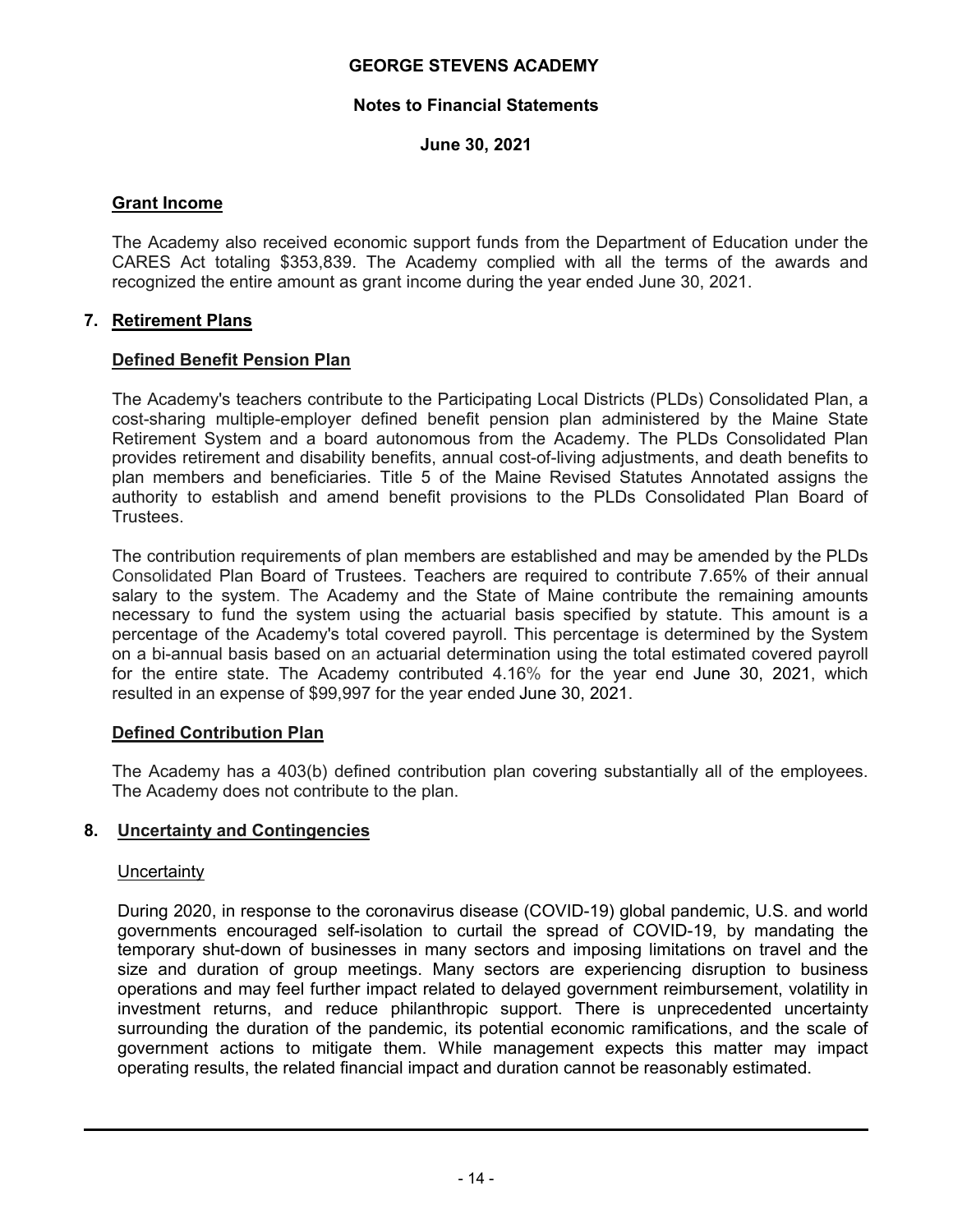#### **Notes to Financial Statements**

#### **June 30, 2021**

#### **Contingency**

The Academy has a wetland remediation liability to be paid in the future; management believes remediation will occur during fiscal year 2022. The Academy estimates the amount of the liability to be \$157,472 at June 30, 2021 and is reported as other accrued liabilities in the statement of financial position.

#### **Litigation**

On occasion, the Academy is involved in litigation arising in the normal course of business. After consultation with legal counsel, management estimates these matters will be resolved without a material adverse effect on the Academy's future financial position or results of operations.

#### **9. Board Designated Net Assets**

Net assets without donor restrictions include assets whose use is limited for purposes designated by the Board of Trustees. The assets are included in the statement of financial position as cash and long-term investments.

| Program             | 106,498 |
|---------------------|---------|
| Plant and equipment | 142,000 |
| Technology          | 30,036  |
| Quasi-endowments    | 511,553 |
|                     | 790,087 |

# **10. Net Assets With Donor Restrictions**

Net assets with donor restrictions consisted of the the following at June 30, 2021:

| Subject to purpose restrictions          |               |
|------------------------------------------|---------------|
| Operational                              | \$<br>132,346 |
| Plant and equipment                      | 88,880        |
| Scholarships                             | 172,190       |
| Accumulated endowment earnings           | 4,484,634     |
| Funds of perpetual duration              |               |
| Operational                              | 5,745,698     |
| Scholarships                             | 1,158,061     |
| Food for Thought Fund                    | 198,988       |
| Total net assets with donor restrictions | 11,980,797    |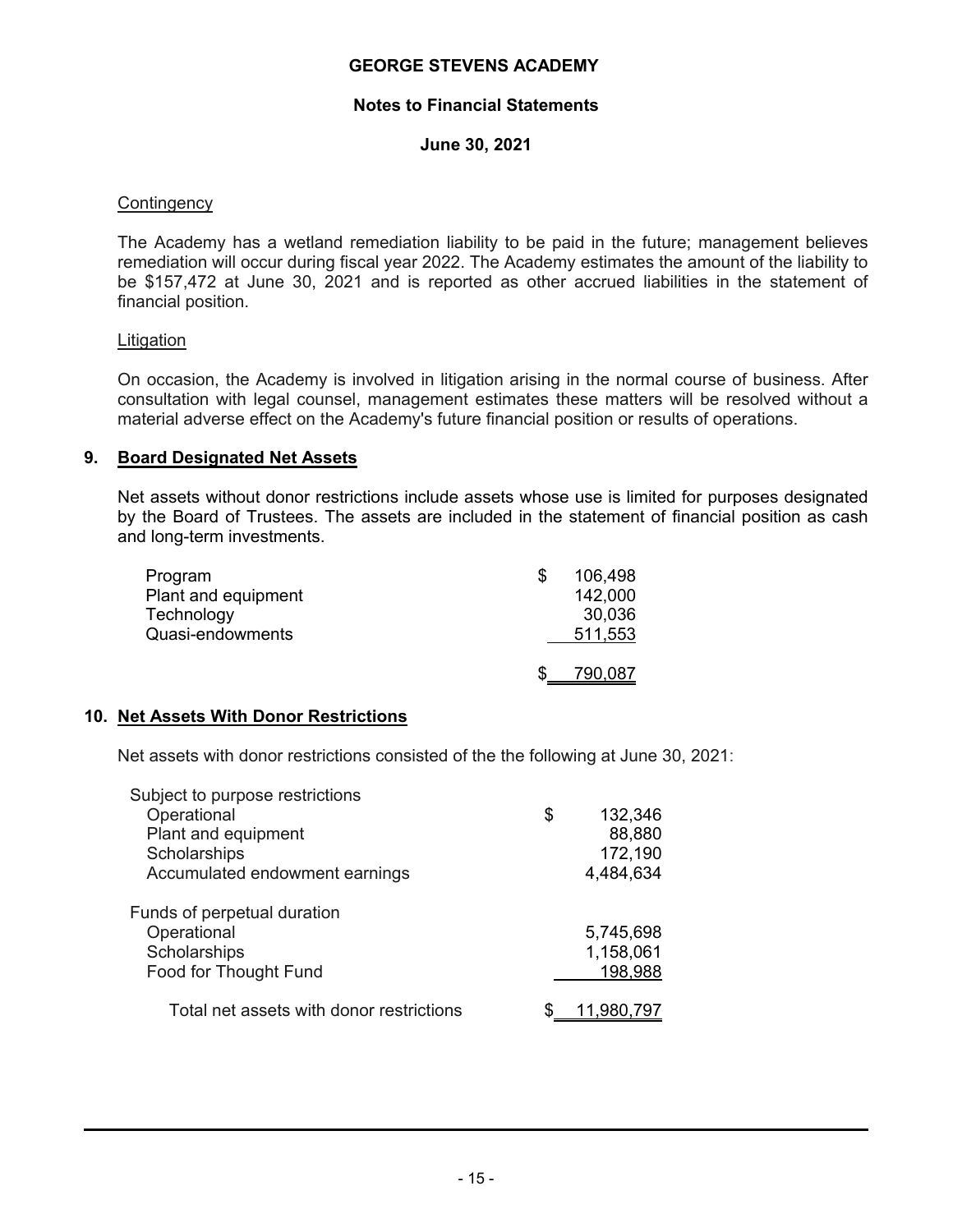#### **Notes to Financial Statements**

#### **June 30, 2021**

Net assets were released from donor restrictions as follows for the year ended June 30, 2021:

| <b>Purpose restrictions</b>              |              |
|------------------------------------------|--------------|
| Program                                  | \$<br>96,325 |
| Plant and equipment                      | 5,176        |
| Scholarships                             | 93,000       |
| Technology                               | 12,393       |
| Endowment appropriations                 | 255,971      |
| Total net assets with donor restrictions | 462,865      |

#### **11. Fair Value Measurement and Investments**

U.S. GAAP defines fair value as the exchange price that would be received for an asset or paid to transfer a liability (an exit price) in the principal or most advantageous market for the asset or liability in an orderly transaction between market participants on the measurement date. U.S. GAAP also establishes a fair value hierarchy which requires an entity to maximize the use of observable inputs and minimize the use of unobservable inputs when measuring fair value. The standard describes three levels of inputs that may be used to measure fair value:

- Level 1: Quoted prices (unadjusted) for identical assets or liabilities in active markets that the entity has the ability to access as of the measurement date.
- Level 2: Significant observable inputs other than Level 1 prices, such as quoted prices for similar assets or liabilities, quoted prices in markets that are not active, and other inputs derived principally from or corroborated by observable market data by correlation or other means, and other inputs that are observable or can be corroborated by observable market data.

If the asset or liability has a specified (contractual) term, the Level 2 input must be observable for substantially the full term of the asset or liability. The Academy uses the market approach to value its Level 2 investments.

Level 3: Significant unobservable inputs that reflect the Academy's own assumptions about the assumptions that market participants would use in pricing an asset or liability.

Assets measured at fair value on a recurring basis are summarized below at June 30, 2021:

|                                    | Total         | Level 1     |     | Level 2 |     | Level 3 |
|------------------------------------|---------------|-------------|-----|---------|-----|---------|
| Investments                        |               |             |     |         |     |         |
| Money market funds and             |               |             |     |         |     |         |
| certificates of deposit            | \$<br>566,917 | 566,917     | -S  |         | \$  |         |
| U.S. government obligations        | 195,448       | 195,448     |     |         |     |         |
| Corporate bonds                    | 627,462       |             |     | 627,462 |     |         |
| Fixed income mutual funds          | 1,333,608     | 1,333,608   |     |         |     |         |
| Equity securities and mutual funds | 5,684,499     | 5,684,499   |     |         |     |         |
|                                    |               |             |     |         |     |         |
| Total investments, at fair value   | \$8,407,934   | \$7,780,472 | \$. | 627,462 | \$. |         |
|                                    |               |             |     |         |     |         |